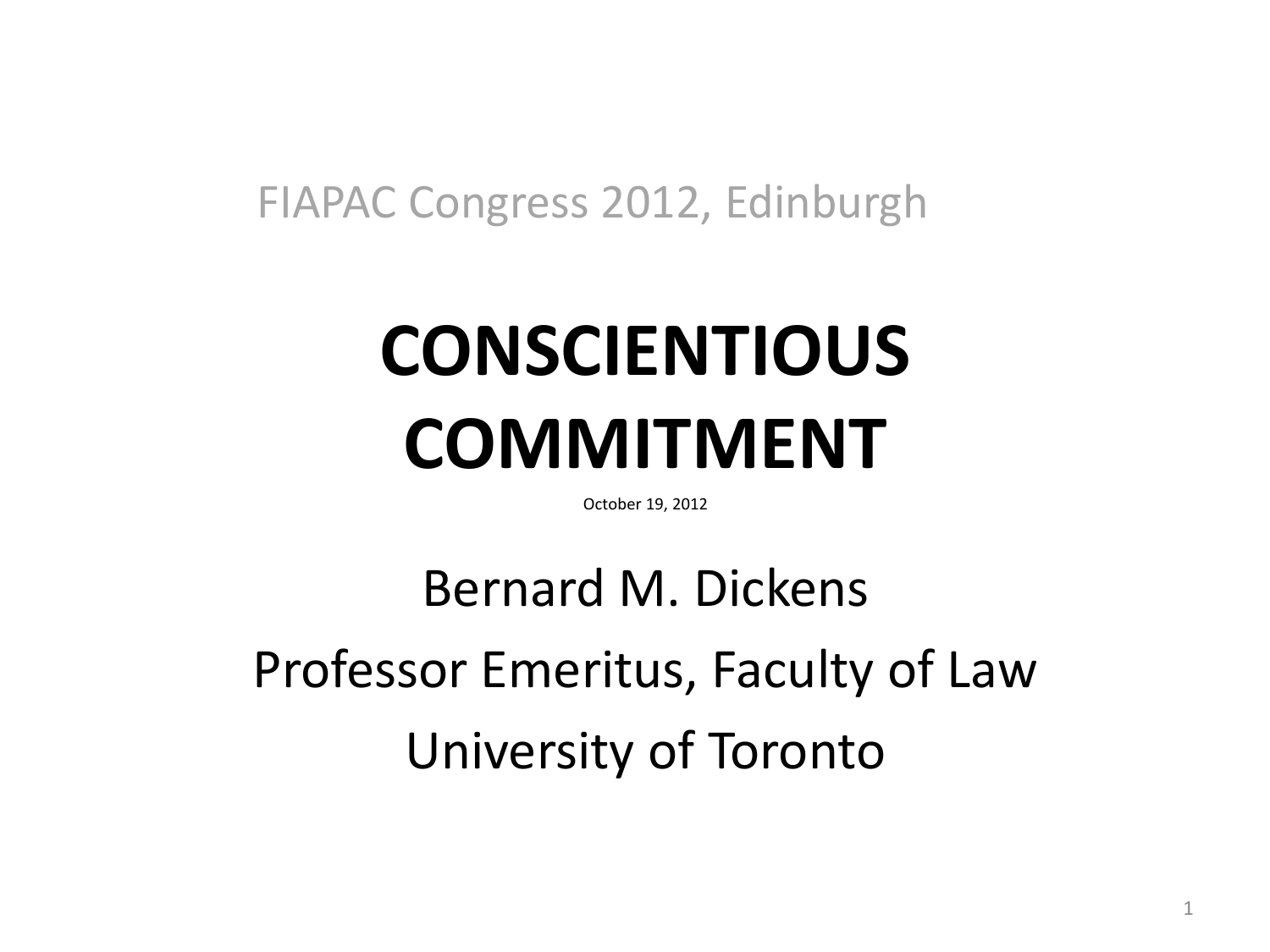# International Covenant on Civil and Political Rights

### Article 18(1):

Everyone shall have the right to freedom of thought, conscience and religion. This right shall include freedom . . . to manifest his religion or belief in worship, observance, practice and teaching.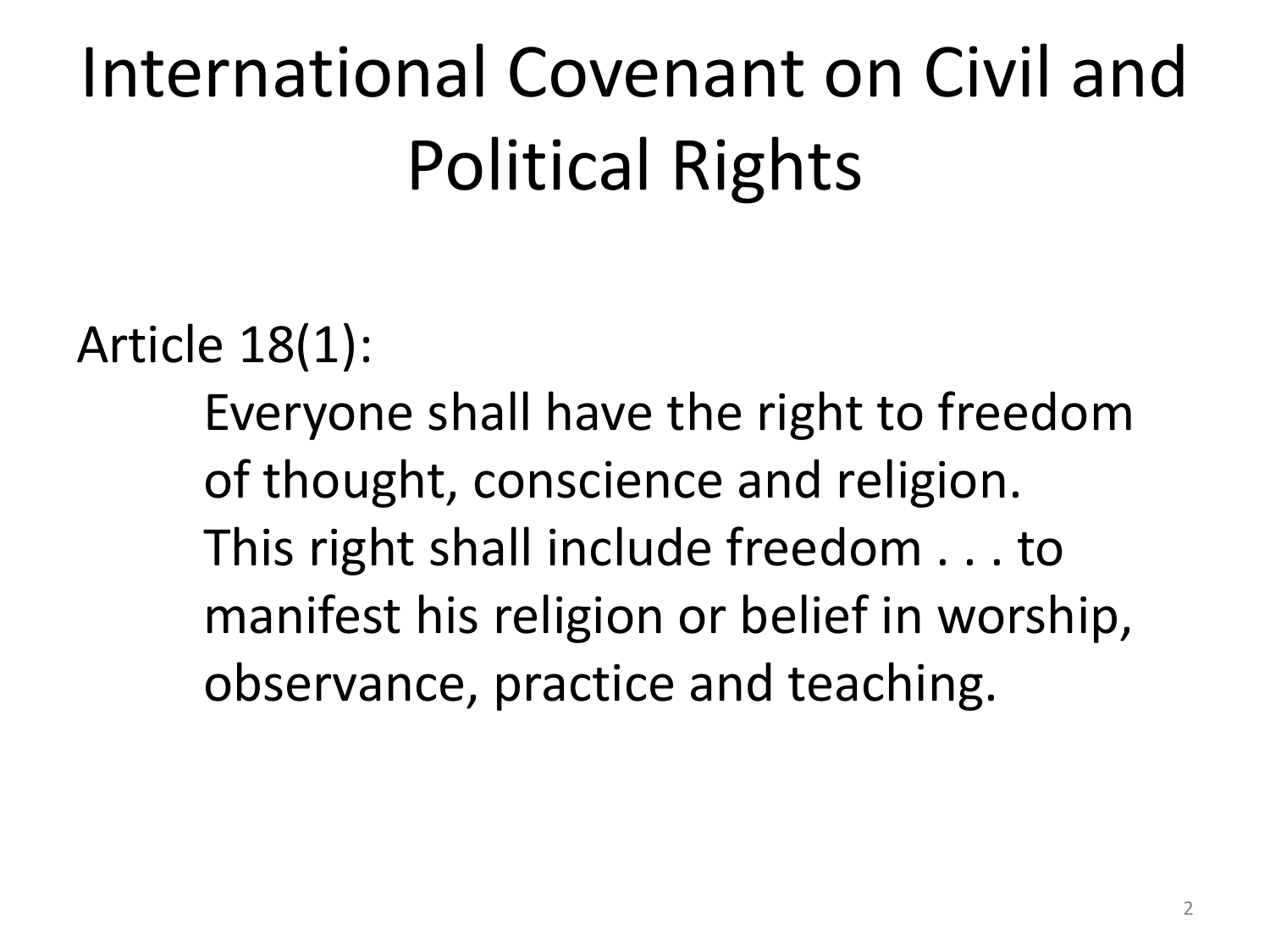# International Covenant on Civil and Political Rights

Article 18(3):

Freedom to manifest one's religion or beliefs may be subject only to such limitations as are prescribed by law and are necessary to protect . . . the fundamental rights and freedoms of others.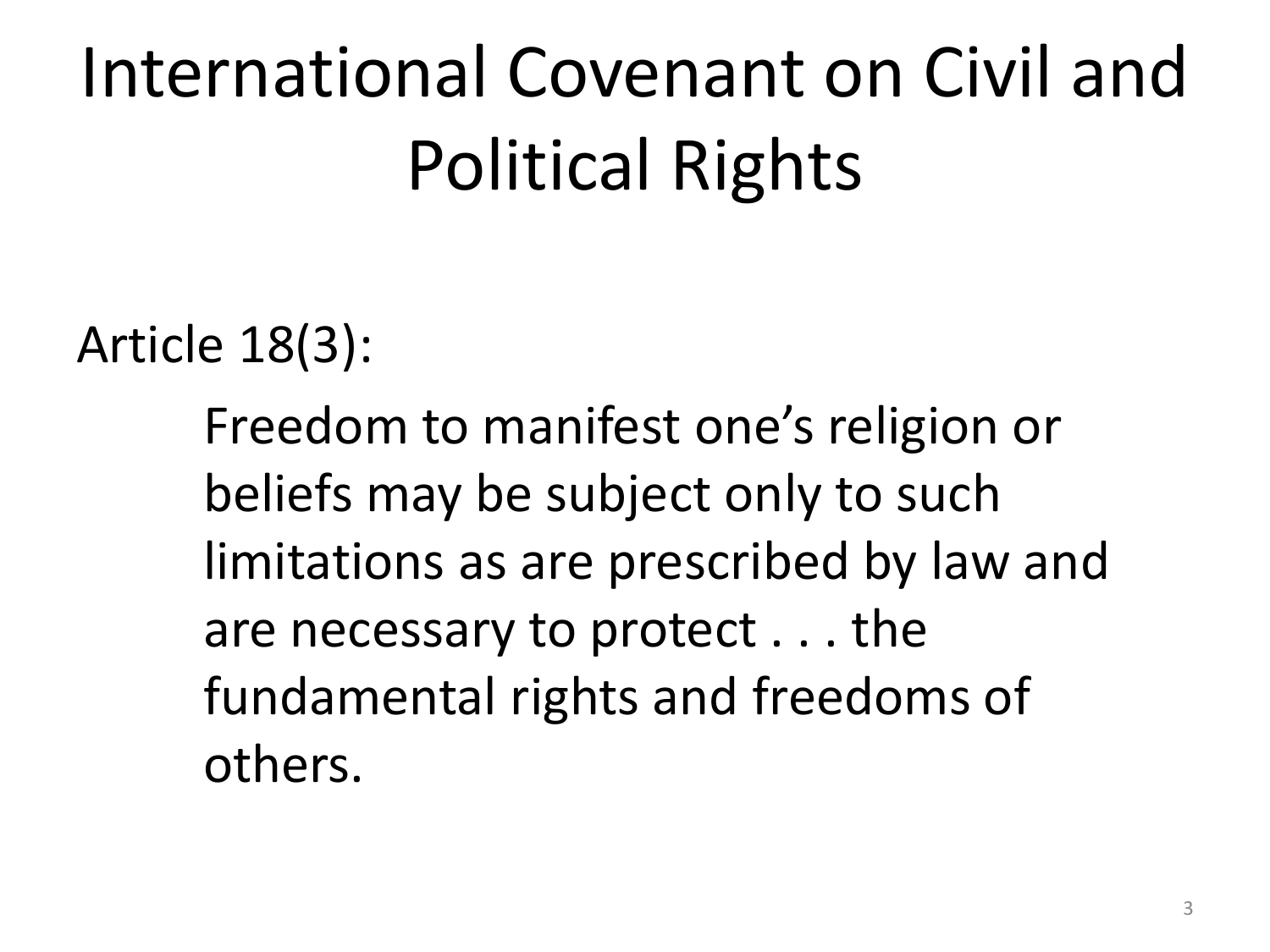## "Conscience" separate from "Religion"

Religion does not have a monopoly on conscience.

Religion can be assessed by criteria of conscience.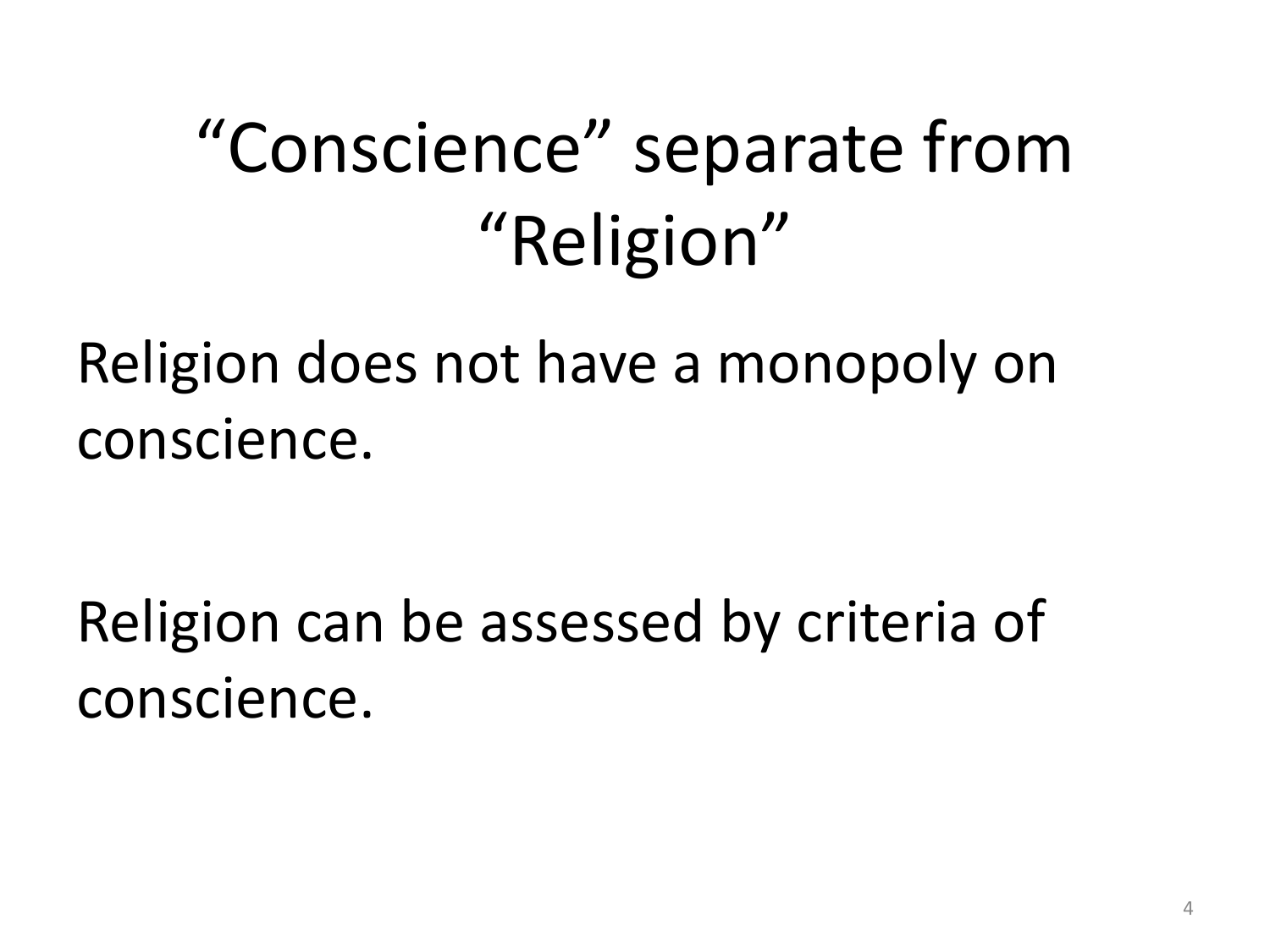Conscientious Commitment is the reverse of conscientious objection.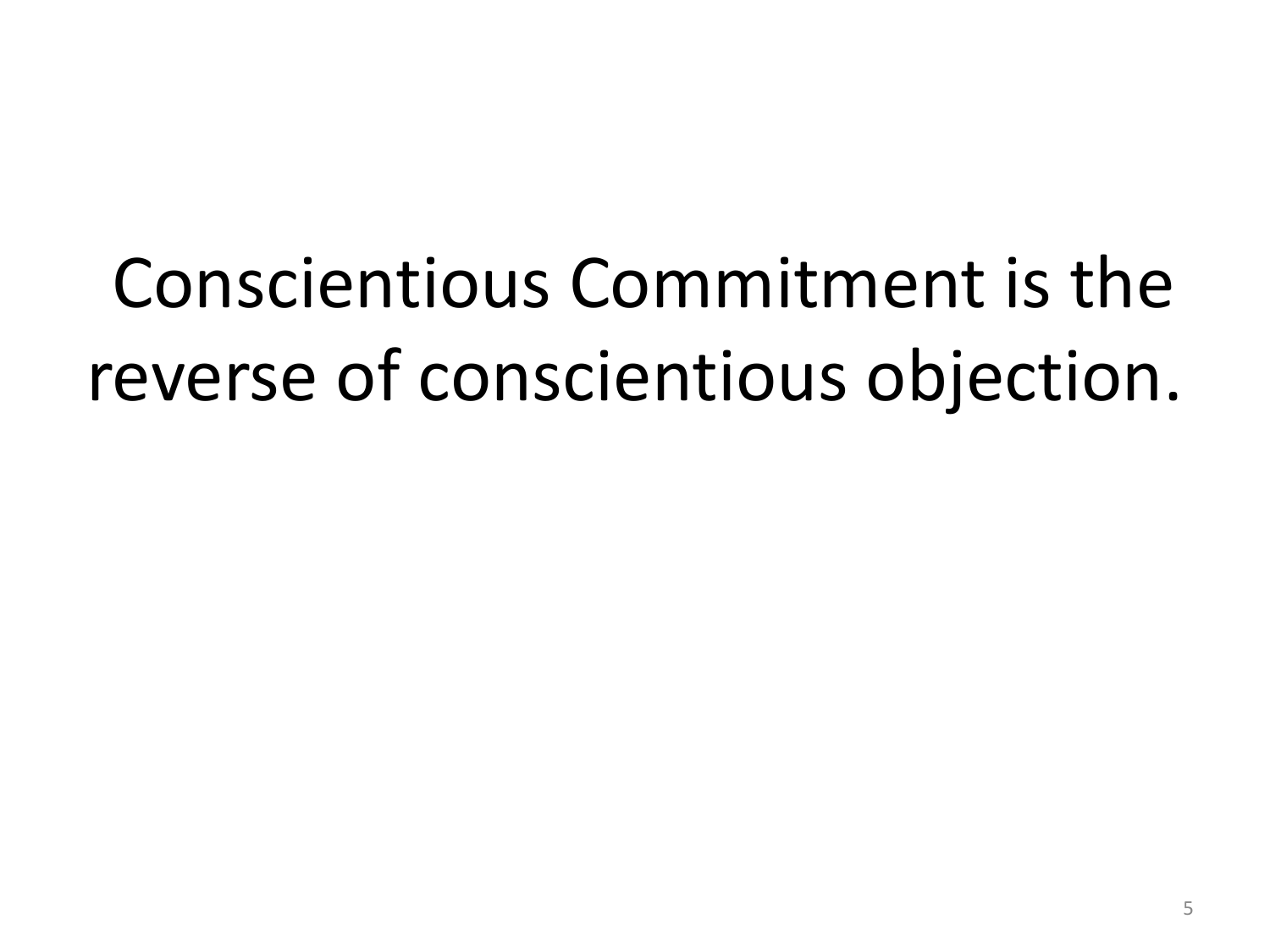Health care providers may feel conscientiously committed to provide patients with services their (religiouslyaffiliated) hospitals/clinics oppose, or to assist their patients to receive such services.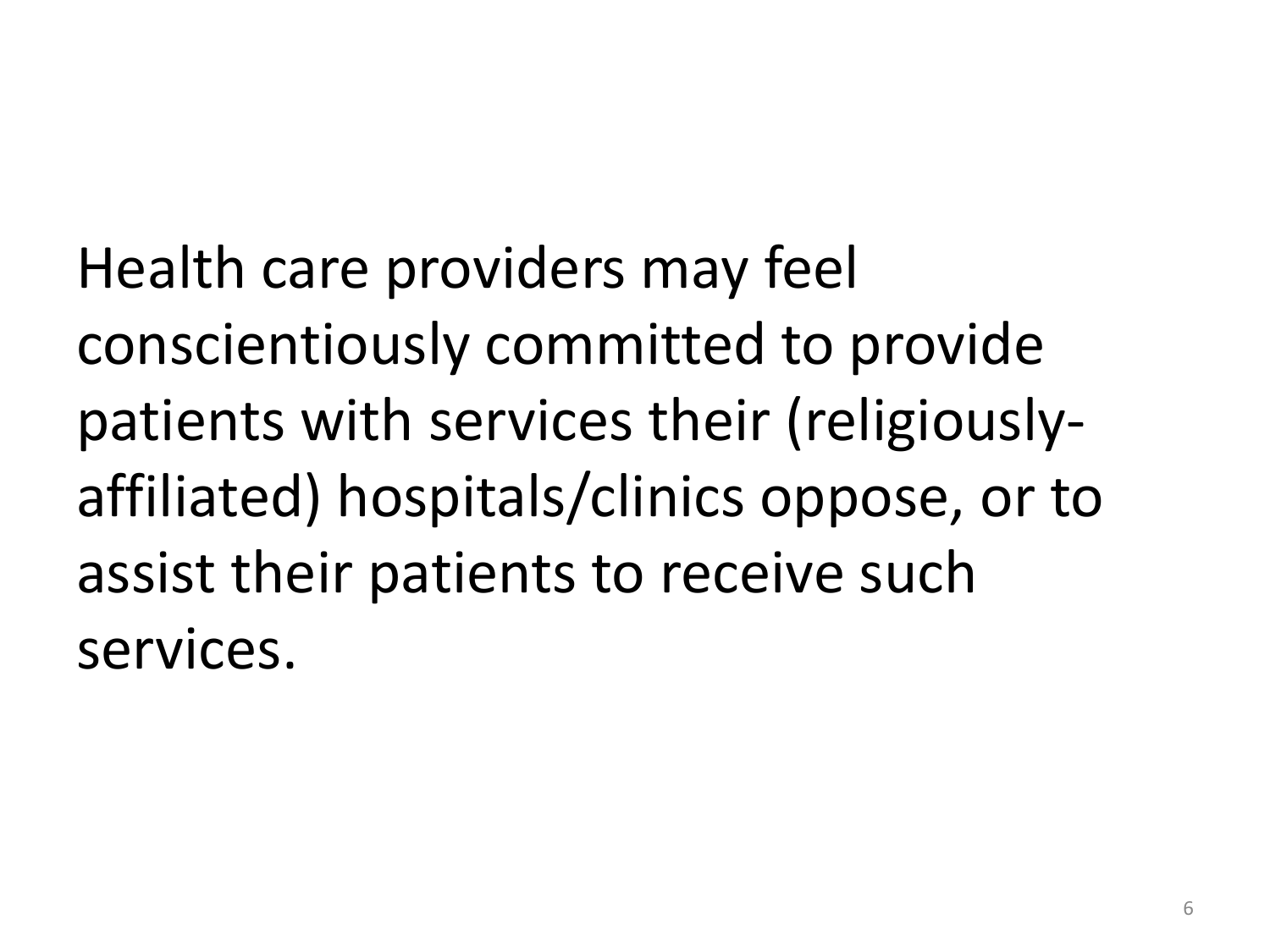Conscientiously committed health care providers may then offer abortion services, advice, prescriptions or referrals contrary to facilities' (religious) directives.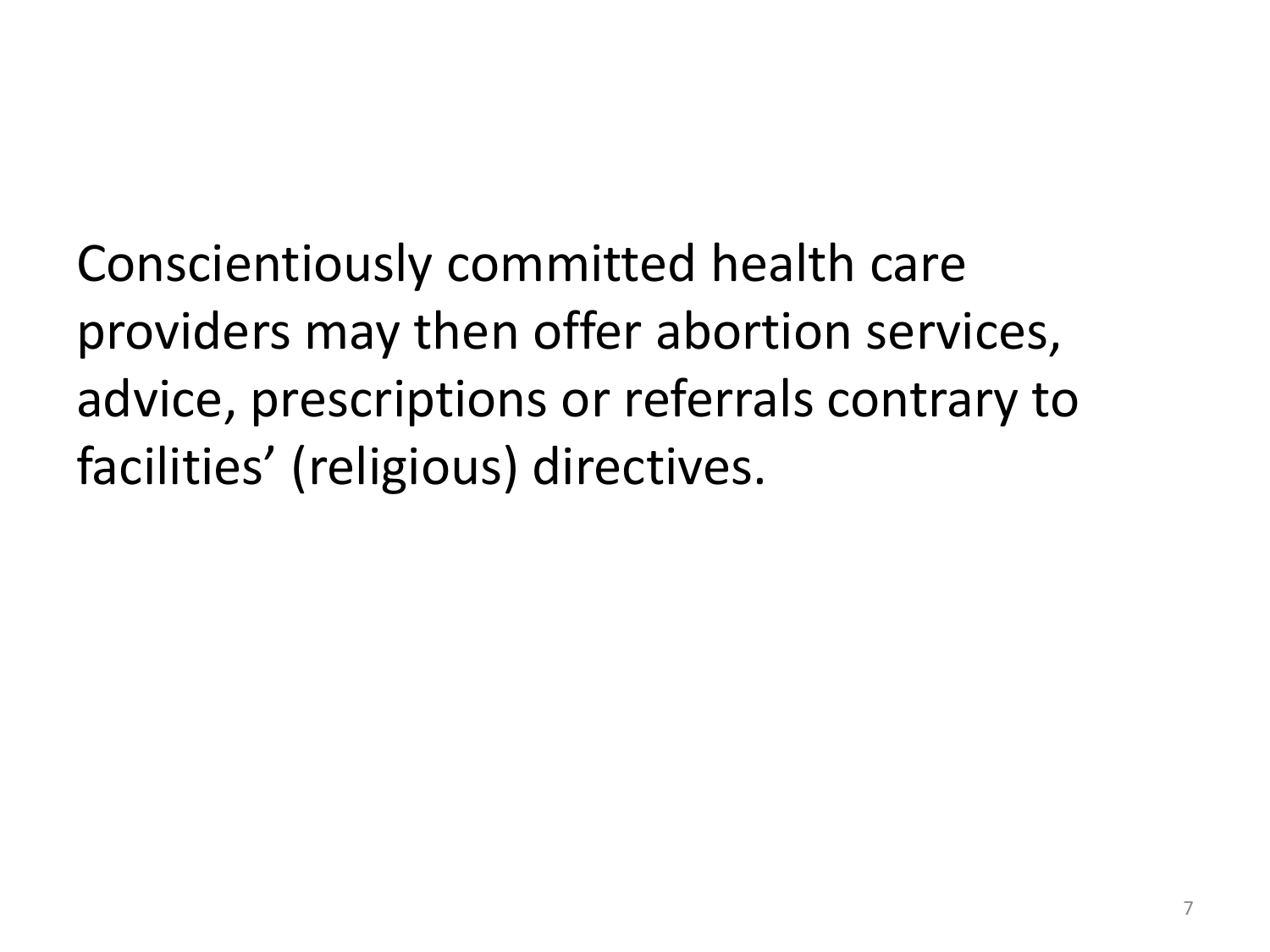Healthcare facilities such as public hospitals and clinics have no right to conscientious objection.

As secular, public institutions, they cannot deny lawful medically indicated care to eligible citizens, or choose to treat some applicants for care but not others. They may be allowed, however, to refer eligible patients to other appropriate, accessible facilities for care that their staff members cannot provide or object to provide.